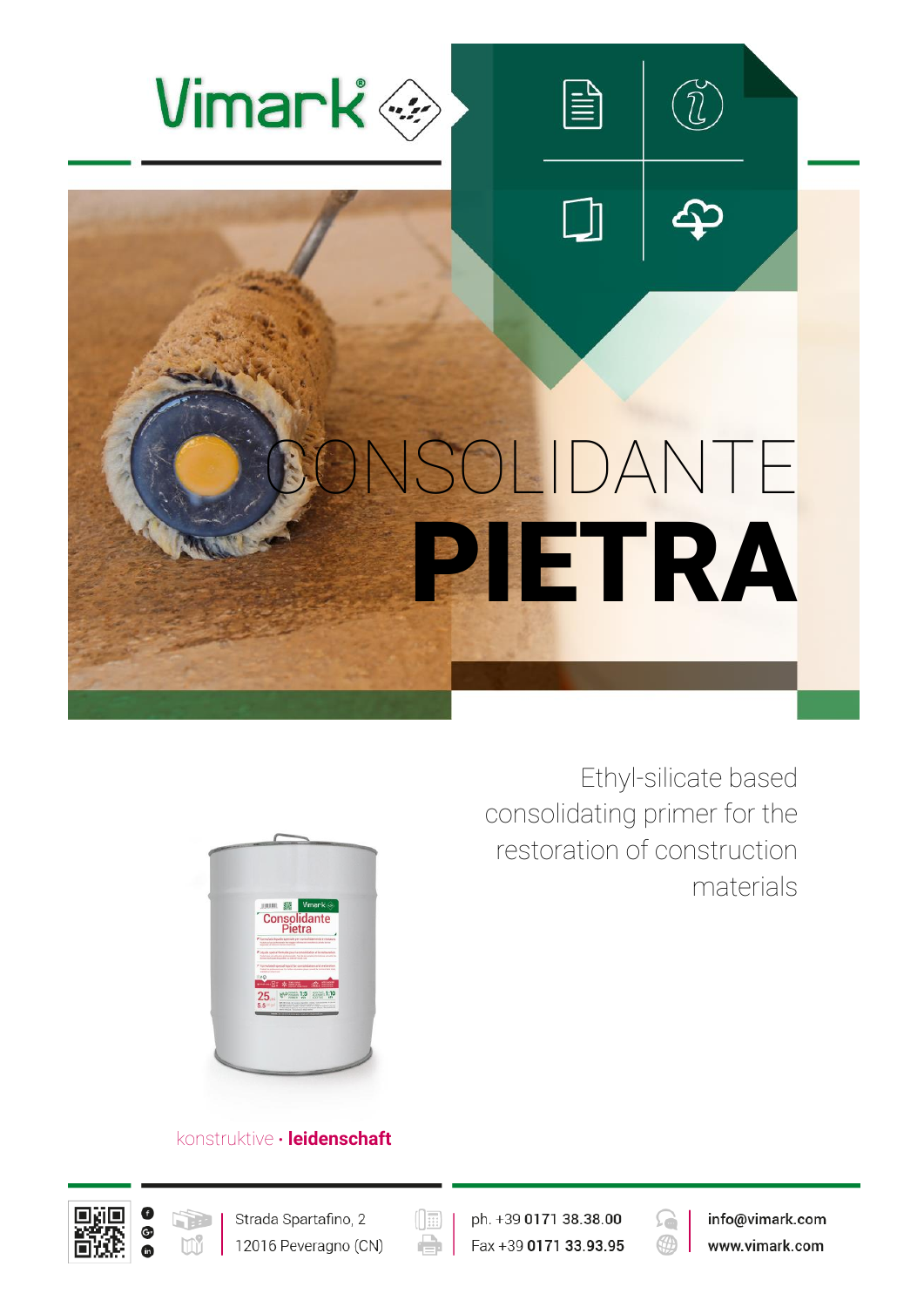



### PRODUCT **DESCRIPTION**

**CONSOLIDANTE PIETRA** is a single-component liquid formulation based on ethyl-silicate for the consolidation and restoration of construction materials.

A solution with excellent permeability to water vapour diffusion and high capillary penetration, suitable for absorbent building materials, natural stone, bricks, terracotta, degraded and crumbling plaster and stucco, frescoes, etc.

The neutral catalyst promotes the reaction between ethyl silicate and water from atmospheric humidity or the moisture in the capillary pores of building materials to form a glass-like silica gel binder, while the ethanol by product evaporates.

The product penetrates the substrate via capillary absorption consolidating and protecting from cracking due to rainwater penetration and the disruptive action of freeze-thaw cycles and weathering.

# **COMPOSITION CONSOLIDANTE PIETRA** is a solvent free single-component liquid formulation based on ethyl-silicate in ethanol emulsion.

## MIXING AND APPLICATION

## SUBSTRATE PREPARATION

The surfaces to be treated must be dry and free from capillary rising damp. Brush and clean surfaces thoroughly to remove all traces of dust, dirt, grease or presence of efflorescence. Thoroughly clean the surfaces by washing with water or by steam cleaning. When applying to friable materials where cleaning is not possible without a further loss of substance, consolidate the material with **CONSOLIDANTE PIETRA**, beforehand to prevent substance loss. Then the material can be cleaned and the main consolidation can take place.

Repair the substrate using appropriate repair mortar, caulking any cracks present larger than 1.0 mm thick. Prior to application, protect and cover all areas of glass, plastic, wood and marble or in general all surfaces sensitive to solvents.

It is important that the area be protected against direct sunlight prior to treatment. If the building material is allowed to absorb too much heat, the product will evaporate too quickly and will therefore not penetrate sufficiently.

# APPLICATION

Perform a preliminary test application on an area to establish the status of the substrate to consolidate, the material consumption or any abnormal reactions of discoloration of the substrate.

Mix the **CONSOLIDANTE PIETRA** thoroughly by shaking the container manually before use. The product is ready for use and can be applied by brush or spraying using a sprayer machine at low-pressure, make sure to distribute evenly until the building material is fully saturated. Portable objects such as sculptures can be treated by dipping.

Apply the product with consecutive and continuous "wet on wet" coats ensuring that it penetrates to the core of the material to be consolidated.

If necessary, apply a second course of treatment after two to three weeks at the earliest. If a second course of treatment is carried out before the formation of active substance is complete, the masonry will not be able to absorb the stone strengthener and as a consequence, the surface will turn grey.





Strada Spartafino, 2 12016 Peveragno (CN)

ph. +39 0171 38.38.00 Fax +39 0171 33.93.95



info@vimark.com www.vimark.com